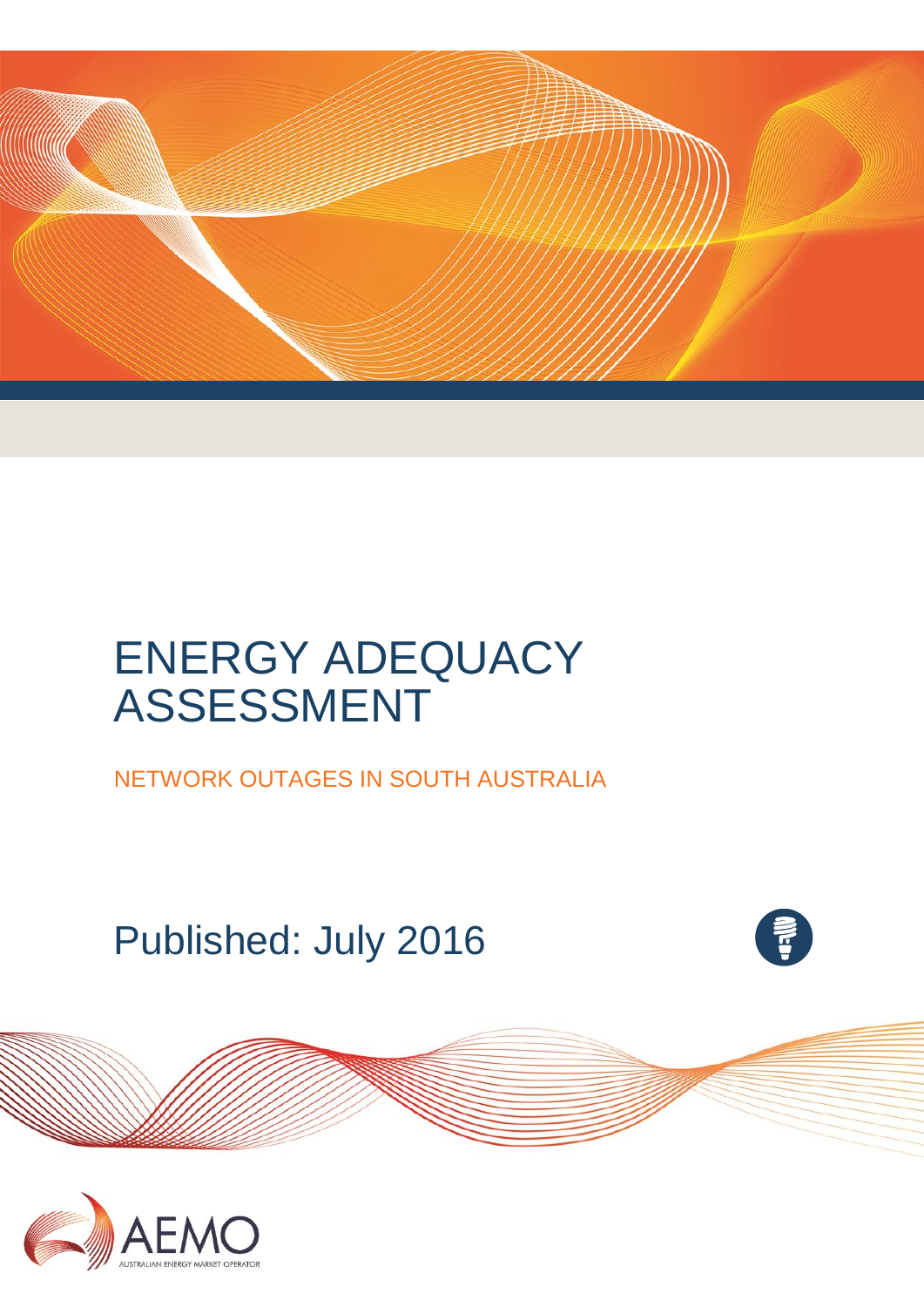

### IMPORTANT NOTICE

#### **Disclaimer**

This report contains data provided by or collected from third parties, and conclusions or assumptions that are based on that data.

Australian Energy Market Operator Limited (AEMO) has made every effort to ensure the quality of the information in this document but cannot guarantee its accuracy or completeness. This publication does not include all of the information that an investor, participant or potential participant in the National Electricity Market might require, and does not amount to a recommendation of any investment.

Anyone proposing to use the information in this publication (including information and reports from third parties) should independently verify and check its accuracy, completeness and suitability for purpose, and obtain independent and specific advice from appropriate experts.

Accordingly, to the maximum extent permitted by law, AEMO and its officers, employees and consultants involved in the preparation of this document:

- make no representation or warranty, express or implied, as to the currency, accuracy, reliability or completeness of the information in this document; and
- are not liable (whether by reason of negligence or otherwise) for any statements or representations in this document, or any omissions from it, or for any use or reliance on the information in it.

#### **Acknowledgement**

AEMO acknowledges the support, co-operation and contribution of market participants in providing data and information used in this publication.

© The material in this publication may be used in accordance with th[e copyright permissions](http://www.aemo.com.au/en/About-AEMO/Copyright-Permissions) on AEMO's website.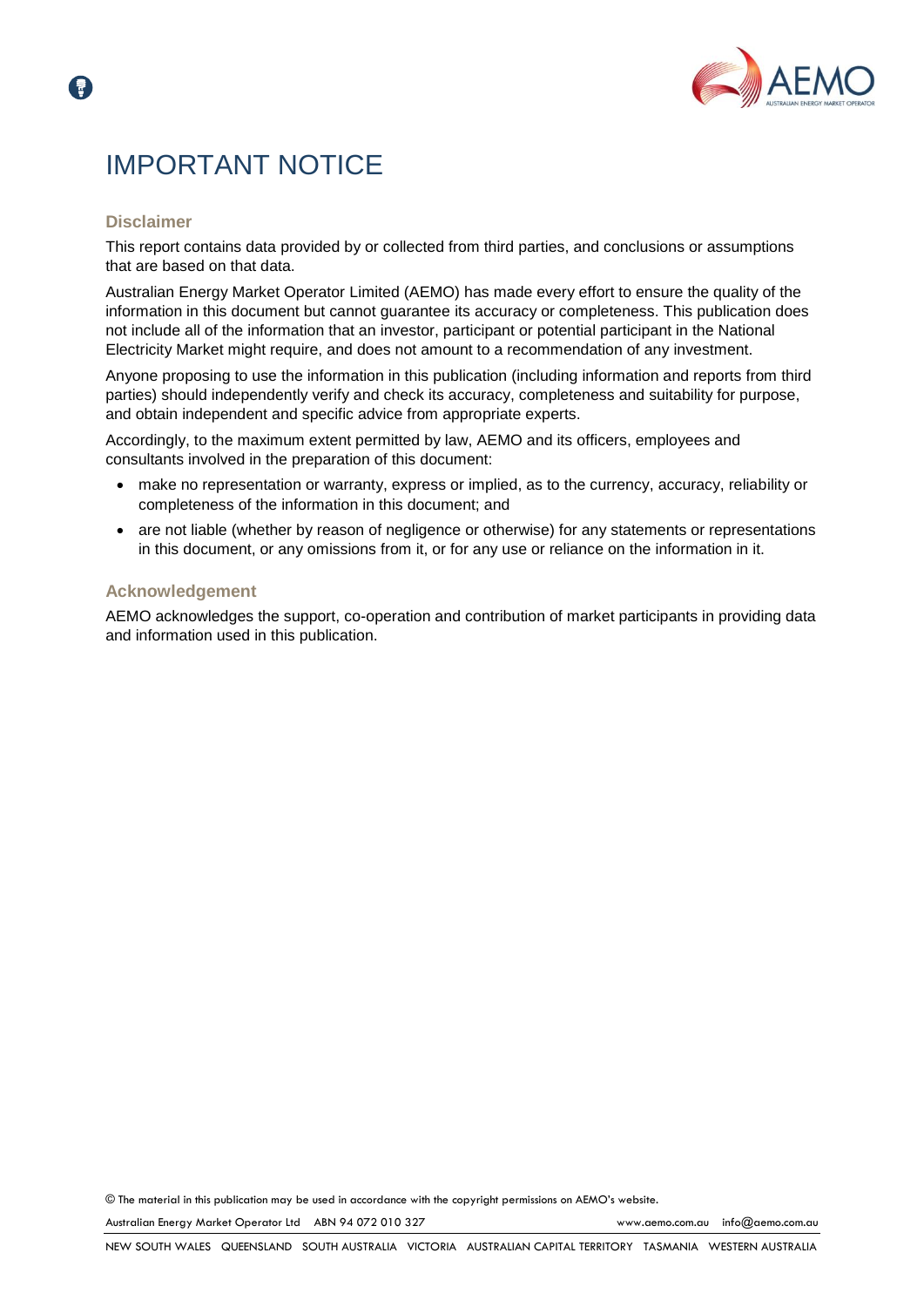

## **CONTENTS**

 $\bigcirc$ 

| 1. | <b>SUPPLY SECURITY</b>                                                |  |
|----|-----------------------------------------------------------------------|--|
|    | 1.1 Energy adequacy projections                                       |  |
|    | 1.2 Reliance on gas-powered generation in South Australia over winter |  |
|    | 1.3 Modelling methodology                                             |  |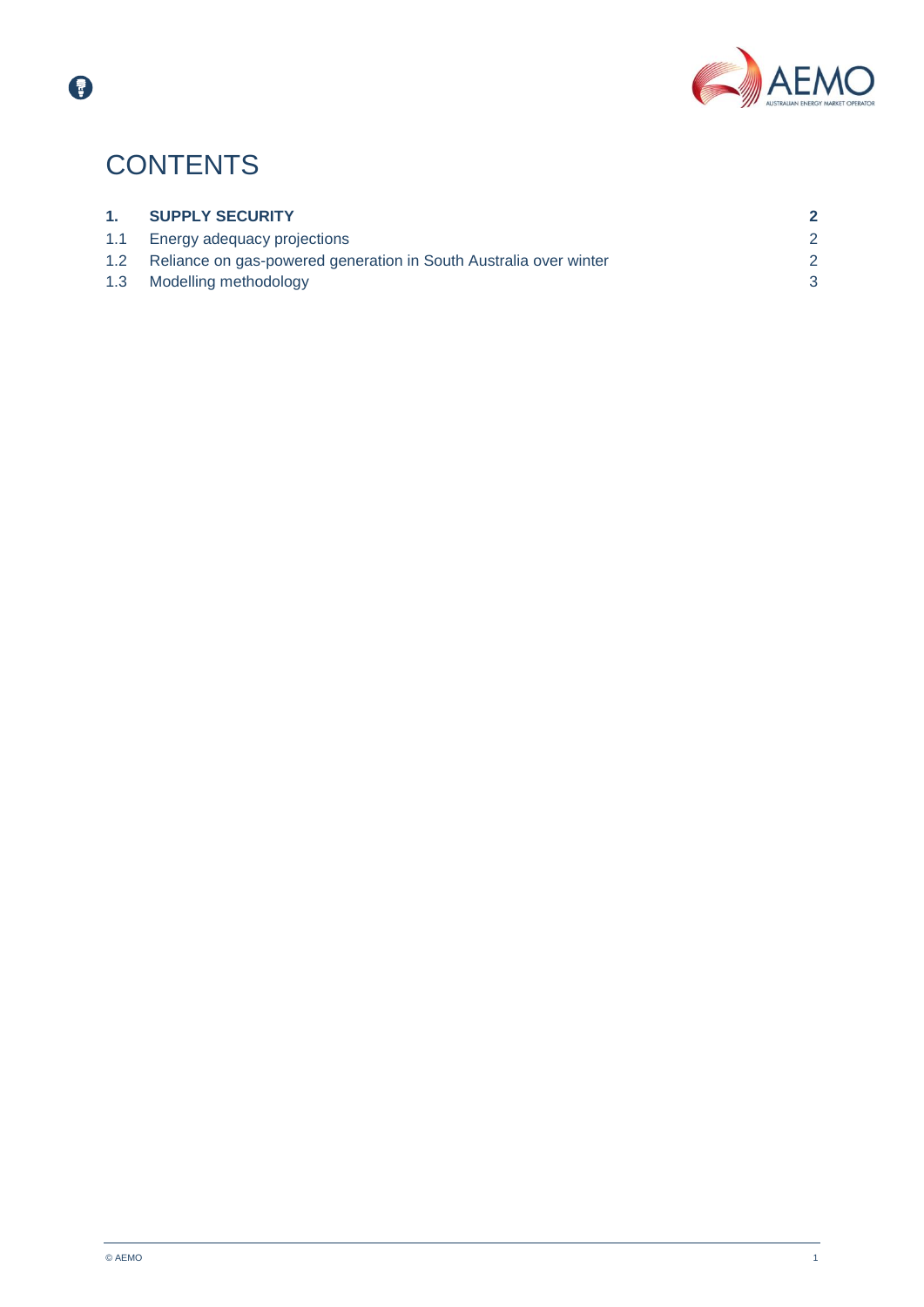

### <span id="page-3-0"></span>1. SUPPLY SECURITY

This report provides updated information about the adequacy of electricity supply in the National Electricity Market (NEM) considering planned network outages, variable wind availability forecasts over the next seven days, and rising gas prices.

This latest analysis confirms no regional reliability standard breaches in any NEM region over the next year, provided gas production facilities remain available.

The reliability standard prescribes a maximum of 0.002% of all operational consumption can go unserved for any region in any financial year.

AEMO has assessed energy adequacy using the low rainfall scenario defined in the Energy Adequacy Assessment Projection (EAAP) Guidelines. 1

### <span id="page-3-1"></span>**1.1 Energy adequacy projections**

AEMO's analysis under the low rainfall scenario, which would have the highest impact on the adequacy of electricity supplies, indicates:

- No projected reliability standard breaches in any NEM region over this winter 2016, provided gas production facilities remain available at their historic seasonal production capacities.
- There should be sufficient gas and pipeline capacity to support the maximum gas day demand forecasts in all southern states, if linepack levels are maintained at an adequate level to manage peak demand days.

Any further changes to the supply mix (such as reduced wind generation, unplanned generation outages, or gas supply interruptions) could put South Australian energy adequacy at risk.

### <span id="page-3-2"></span>**1.2 Reliance on gas-powered generation in South Australia over winter**

The power transfer from Victoria to South Australia via the Heywood Interconnector will be limited to approximately 50–100 MW over the period from 15 to 23 July, due to a planned outage of South East – Tailem Bend No.2 275 kV line.<sup>2</sup> The outage has a recall time of 12 hours during daytime and 24 hours during night time. There are other planned outages in South Australia over this period, however the South East – Tailem Bend No.2 275 kV line outage determines the power transfer limit on Heywood Interconnector during this period.

The power transfer capability of Murraylink Direct Current (DC) interconnector remains at 220 MW in either direction over this period, except for some reductions due to planned outages in the outer grid of Victoria over the period from 19 to 21 July.<sup>3</sup> These outages can be recalled in two hours if required.

At the same time, South Australia is experiencing highly variable wind conditions (ranging from 20 MW to 1,000 MW in the week from 4 to 10 July), which at times has limited wind generation during periods of high electricity demand in the region.

Similar variability in wind generation is forecast by AEMO's Australian Wind Energy Forecasting System (AWEFS) for the period from 11 to 24 July. AEMO has used the wind generation pattern forecast by AWEFS in the simulations used for this supply reliability assessment.

l

<sup>&</sup>lt;sup>1</sup>Based on rainfall between 1 July 2006 and 30 June 2007 for all regions except New South Wales. New South Wales is based on rainfall between 1 June 2006 and 31 May

<sup>200</sup>[7http://www.aemo.com.au/AEMO%20Home/Electricity/Resources/Reports%20and%20Documents/~/media/Files/Other/electricityops/EAAP\\_Gui](http://www.aemo.com.au/AEMO%20Home/Electricity/Resources/Reports%20and%20Documents/~/media/Files/Other/electricityops/EAAP_Guidelines.ashx) <u>[delines.ashx](http://www.aemo.com.au/AEMO%20Home/Electricity/Resources/Reports%20and%20Documents/~/media/Files/Other/electricityops/EAAP_Guidelines.ashx)</u><br><sup>2</sup> This limit is based on the transient stability considerations on the contingent loss of the parallel South East – Tailem Bend No.1 275 kV line.

<sup>&</sup>lt;sup>3</sup> Modelling assumed Murraylink support to be 200 MW, to be conservative.